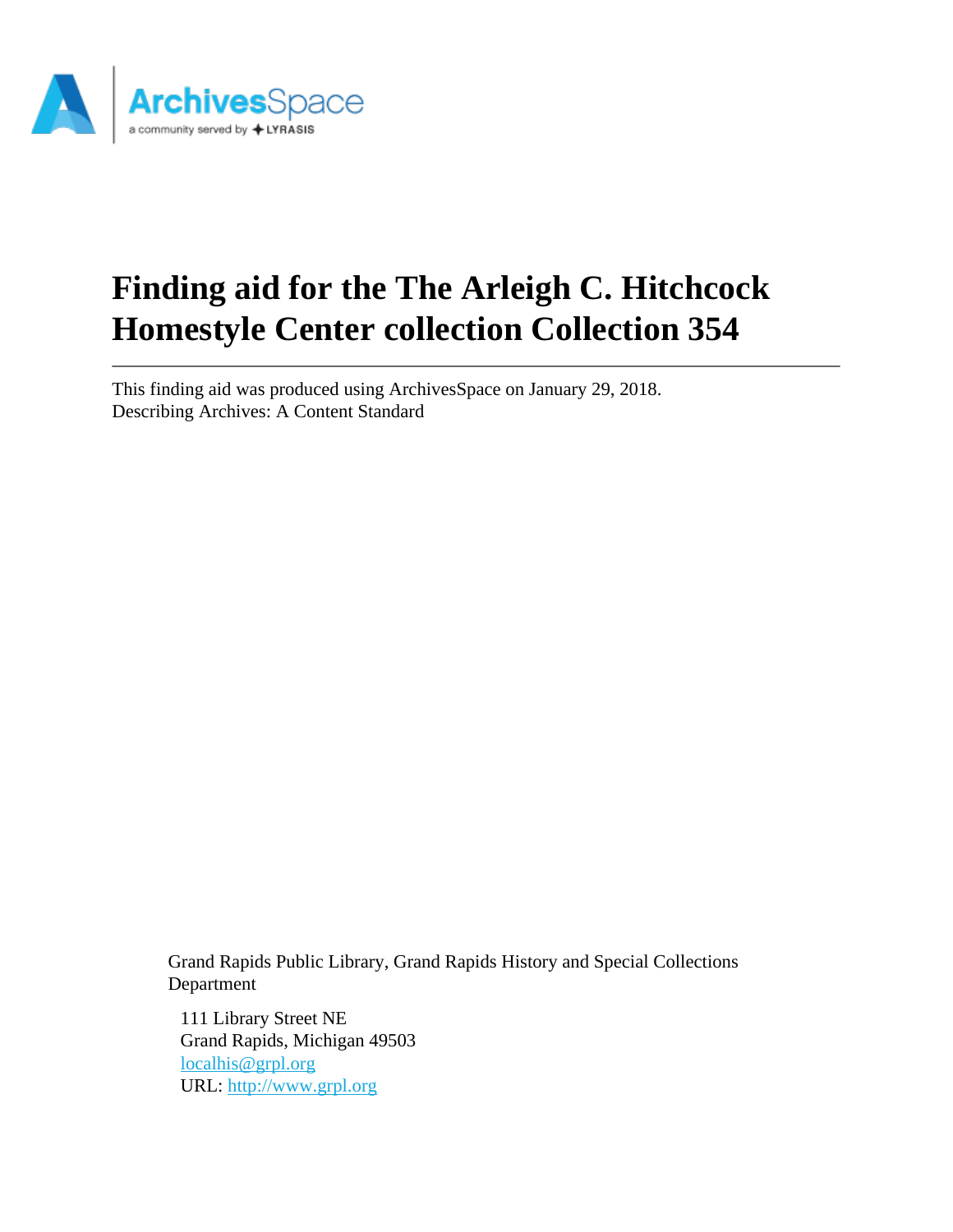# <span id="page-1-0"></span>**Table of Contents**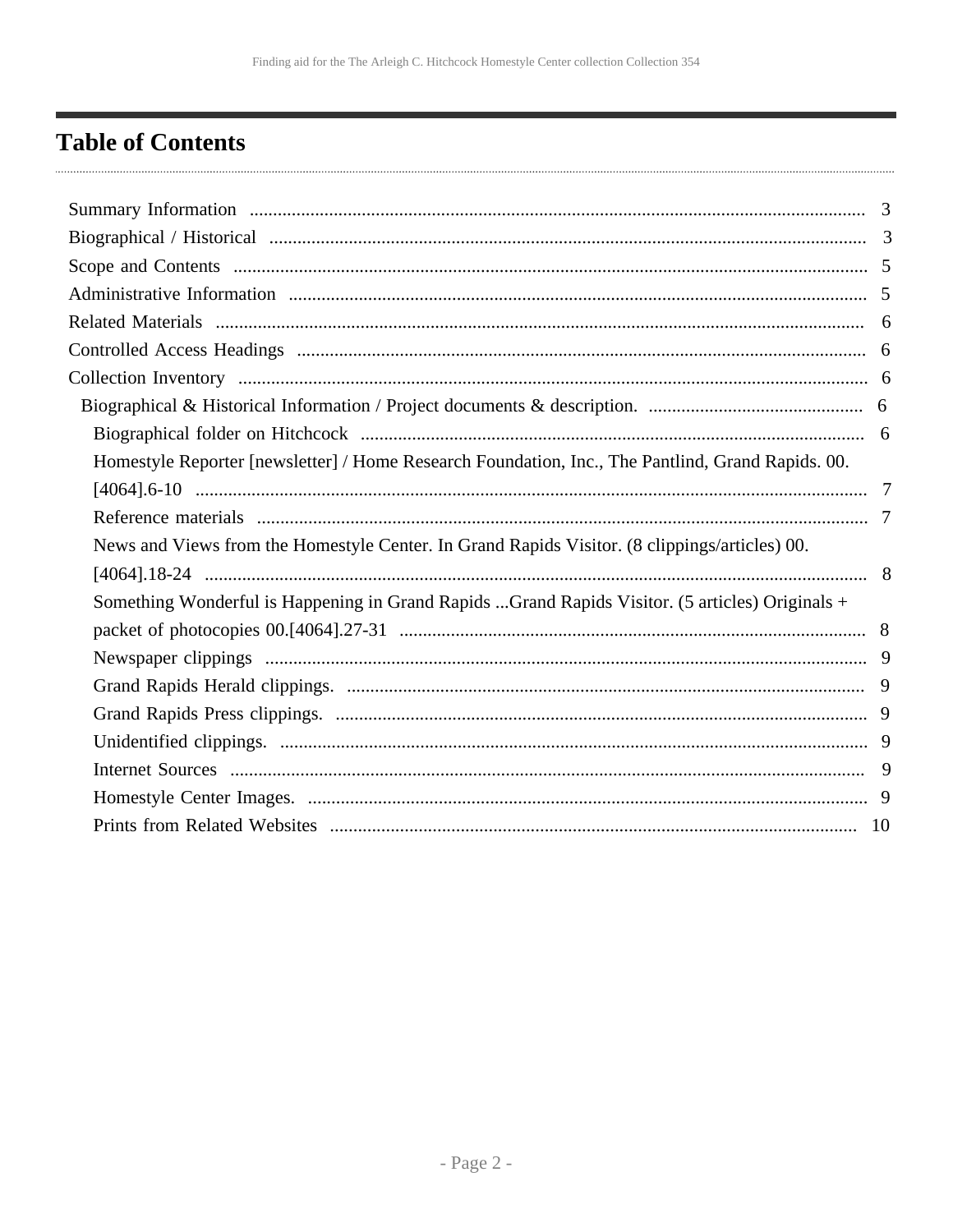#### <span id="page-2-0"></span>**Summary Information**

| <b>Repository:</b>                  | Grand Rapids Public Library, Grand Rapids History and Special<br><b>Collections Department</b>                                                                                                                                                                                                                                                                                                                                                                                                                                                                                                                                                                                                                                                     |
|-------------------------------------|----------------------------------------------------------------------------------------------------------------------------------------------------------------------------------------------------------------------------------------------------------------------------------------------------------------------------------------------------------------------------------------------------------------------------------------------------------------------------------------------------------------------------------------------------------------------------------------------------------------------------------------------------------------------------------------------------------------------------------------------------|
| <b>Title:</b>                       | The Arleigh C. Hitchcock Homestyle Center collection                                                                                                                                                                                                                                                                                                                                                                                                                                                                                                                                                                                                                                                                                               |
| ID:                                 | Collection 354                                                                                                                                                                                                                                                                                                                                                                                                                                                                                                                                                                                                                                                                                                                                     |
| Date [inclusive]:                   | 1950s                                                                                                                                                                                                                                                                                                                                                                                                                                                                                                                                                                                                                                                                                                                                              |
| <b>Physical Description:</b>        | 1.2 Linear Feet Two boxes                                                                                                                                                                                                                                                                                                                                                                                                                                                                                                                                                                                                                                                                                                                          |
| Language of the<br><b>Material:</b> | English                                                                                                                                                                                                                                                                                                                                                                                                                                                                                                                                                                                                                                                                                                                                            |
| Abstract:                           | This a devised reference collection containing material related to the<br>1950s proposed Homestyle Center project in Grand Rapids, Michigan.<br>The collection is named for Arleigh (Bud) C. Hitchcock, the executive<br>director of the project. The Homestyle Center would have included<br>demonstration houses created by notable architects and furnished with<br>modern or traditional furniture and appliances, matched together as<br>a complete interior design. The houses would act as showrooms and<br>would be changed on a regular basis. Ultimately, the project failed<br>to find the necessary financial backing and never got off the ground.<br>The collection includes newsletters, brochures, ephemera and news<br>clippings. |

**^** [Return to Table of Contents](#page-1-0)

#### <span id="page-2-1"></span>**Biographical / Historical**

Arleigh (Bud) C. Hitchcock, Jr. was born Sept. 1, 1924 in Owosso, Michigan, the only son of Arlie Hitchcock and Hazel Mann Hitchcock, both of Michigan. Bud Hitchcock served as a pilot in the Air Force during World War II, from June 1944 to Dec. 1945 (B-26; 9th AF321st Medium Bomber Group 574th Bomb Squadron). He continued in the Air Force reserves until August 1955, with the rank of 1st Lieutenant. After WWII, he studied architecture at the University of Michigan, receiving his BS degree in 1949. During this time period he married Patricia Knappen Matheson; they later divorced. Their son Scott Matheson Hitchcock is a current spokesperson for his father's work on the Homestyle Center.

By 1951 Arleigh Hitchcock was a sales manager for Herman Miller, the well known furniture manufacturer in Zeeland, Michigan near Grand Rapids. His resume in this collection also lists positions as Director of Marketing with other Grand Rapids furniture manufacturers, including Shaw-Walker, Irwin Seating Co. and Steelcase Corp., though no dates are given. Hitchcock is believed to have held the position at Herman Miller until some time in 1954. It is perhaps through his sales contacts for Herman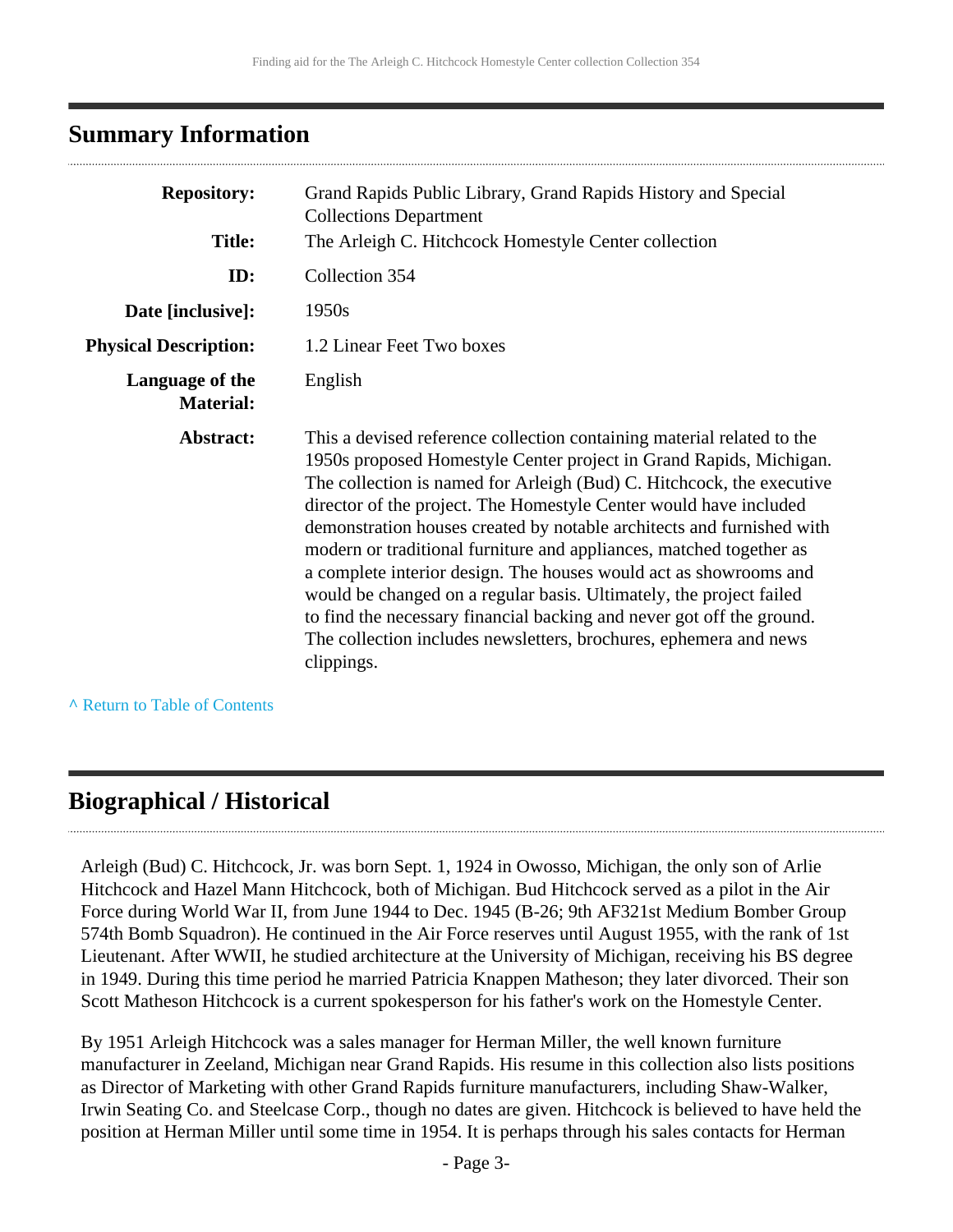Miller that he met Jason L. Honigman, a Detroit lawyer and vice president of Market Realty Company. It is Honigman who is credited with conceiving the Home Research Foundation and Home Style Center, and hiring Hitchcock as the Executive Director for the Foundation. From 1954 to May 10, 1957, when the Home Research Foundation was disbanded due to lack of funds, Hitchcock worked tirelessly to promote the project.

Hitchcock's later employment includes positions as Executive VP with Precision Manufacturing; President V. B. Actuators, Inc. (space research); VP, V. B. Research & Development Inc. (consultants, space research); Chairman, CSI Environmental Sciences Intl., Montreal. He is said to have 40 inventions to his credit. His resume also lists near death experiences at the ages of 8, 12, 20 and 49 years. It is perhaps these experiences which turned his life direction, to become an ordained minister, obtain a Masters in Psychology, and a PhD in Parapsychology. He became a public speaker in these fields. Hitchcock died June 20, 1999 at St. Augustine, Florida.

#### **^** [Return to Table of Contents](#page-1-0)

### **History**

As one periodical article of the era called it, the Homestyle Center was conceived as an "outdoor museum for houses," to be located in Grand Rapids, Michigan. These designer houses were to be examples of the work of leading American architects of the era. Experts in interior design and landscape design would also contribute to the exhibits. It was expected that the Center would be a leading tourist attraction for Grand Rapids, complimented by the city's links to the furniture industry. In fact, the origin of the idea for the Center was said to have come from an earlier idea for a "Furniture Village" to demonstrate and exhibit local and national furniture products. The much more elaborate Homestyle Center is a version of todays home shows and Model homes, and was expected to provide the viewers with access to new information on designs and well as new home and construction products. The plan was to renovate the homes each year, to bring in new design ideas and project lines.

The project was conceived by Detroit realtor Jason L. Honigman, and promoted by the young University of Michigan trained architecture Arleigh "Bud" C. Hitchcock, from 1954 through 1957. The Home Research Foundation and the Homestyle Center were widely reported by the professional design community and in the professional design literature during this time. Named as participating architects were such notables of the era such as Buckminster Fuller, Paul Rudolph, Kazumi Adachi and others, though Frank Lloyd Wright is reported to have said he would have to be in charge of the entire project in order to participate.

For such an elaborate project, however, an investment of 2.5 million dollars was originally anticipated and the first of the planned structures was never actually built, for the want of the necessary funds. The project promoters, with Hitchcock as the spokesman, asked in 1957 for a \$3,200,000 bond issue to be put on the ballet for a June 4 special election. The Greater Grand Rapids Civic Study Committee advised the City Commission against this. And, when further bids for financial support were made to the local Chamber of Commerce, there was no strong positive support. So, in May of 1957, the offices of the Foundation were closed in Grand Rapids, with post mortem articles now putting the necessary project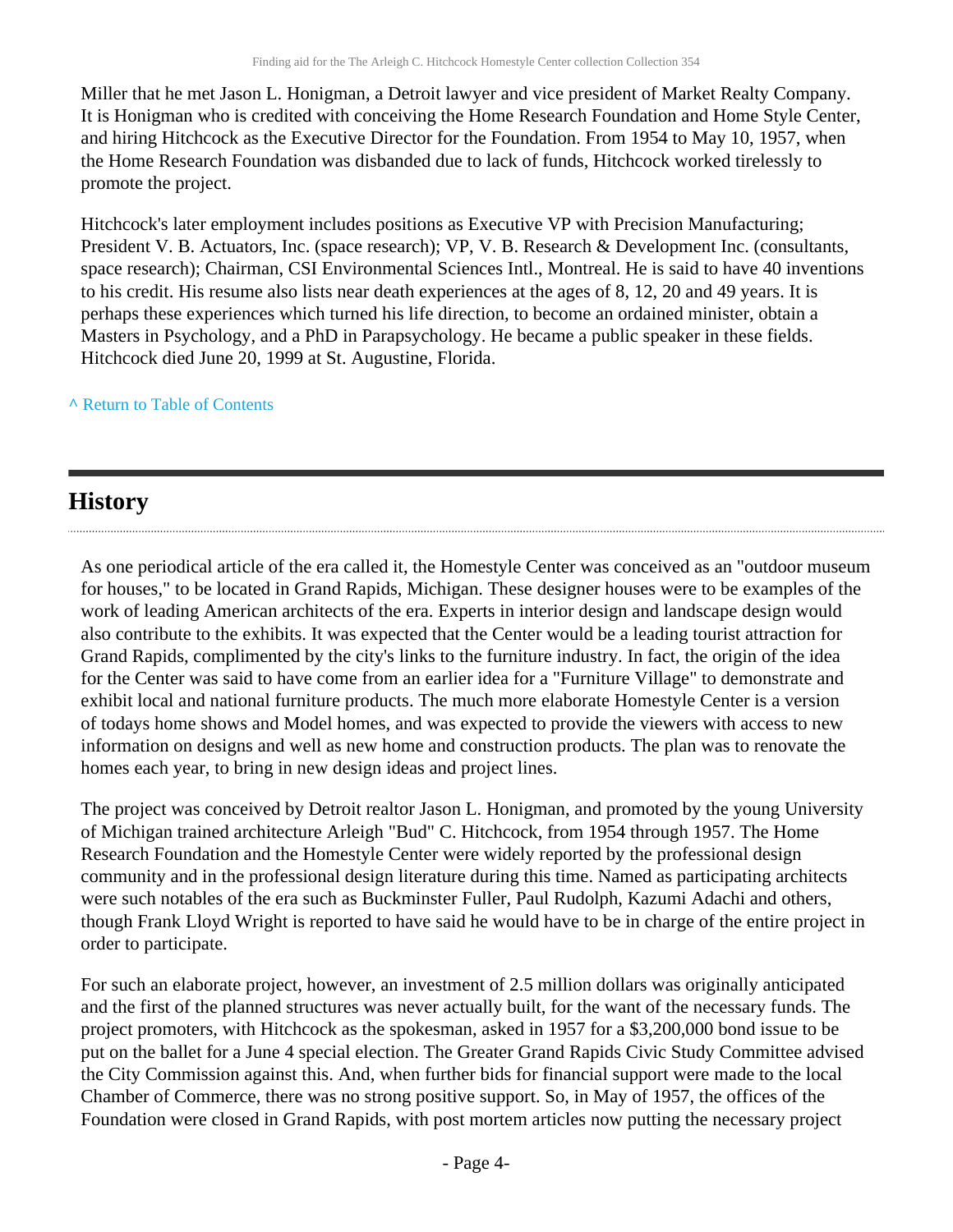costs at \$4,000,000. While it was suggested by Hitchcock that the idea for a Home Style Center would be offered to several other American cities, it is unknown if any further efforts to develop such as project were made.

The site planned at that time for the project buildings is now the site of Frederik Meijer Gardens and Sculpture Park. The architects listed in the Prospectus for the project included: Kazumi Adachi; John E. Dinwiddle; Alden B. Dow; R. Buckminster Fuller; Harwell H. Harris; Jones & Emmons; Robert Little; George Nelson; Eliot Noyes; Painter, Weeks & McCarty; Ralph Rapson; Paul Rudolph; the University of Illinois, Champaign, Urbana; Royal Barry Wills; Clifford B. Wright; Wurster, Bernardi & Emmons; and Gene Zema. This prospectus also names the interior designers and landscape architects associated with the project. The Design and Standards Committee for the Home Research Center included Peitro Bellushi, L. Morgan Yost, Rodney M. Lockwood, David C. Shipher, Martin L. Bartling, Sidney N. Shurcliff, Arleigh Hitchcock, and two other Grand Rapids representative, architect Kenneth C. Welch, and James P. Erdman, of the Grand Rapids Furniture Makers Guild.

#### **^** [Return to Table of Contents](#page-1-0)

### <span id="page-4-0"></span>**Scope and Contents**

The materials in this collection were previously located in the department's Vertical Files.

**^** [Return to Table of Contents](#page-1-0)

### <span id="page-4-1"></span>**Administrative Information**

#### **Publication Statement**

Grand Rapids Public Library, Grand Rapids History and Special Collections Department

111 Library Street NE Grand Rapids, Michigan 49503 [localhis@grpl.org](mailto:localhis@grpl.org) URL:<http://www.grpl.org>

#### **Immediate Source of Acquisition**

Grand Rapids Public Library, accession number 00.[4064].1-39

#### **^** [Return to Table of Contents](#page-1-0)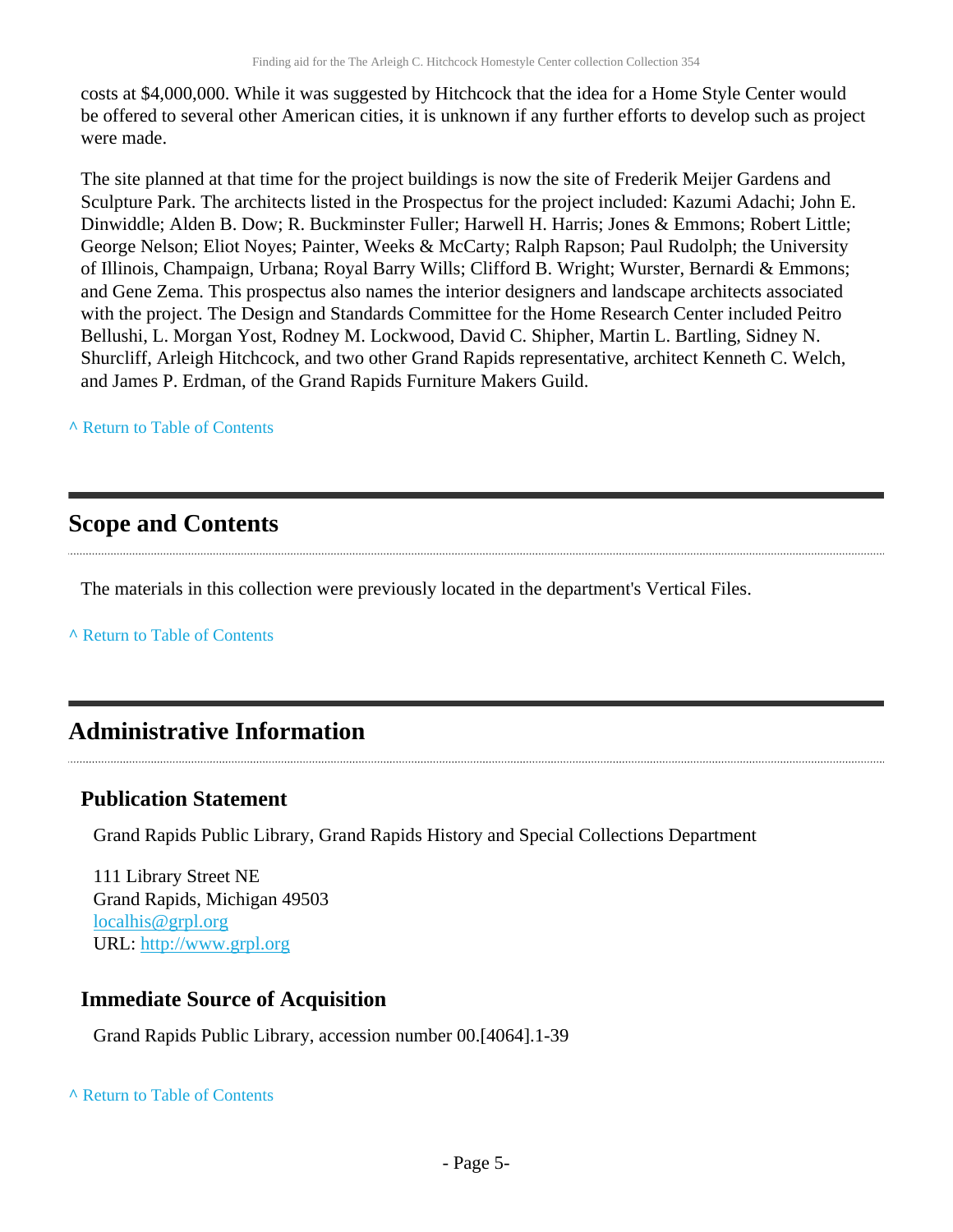### <span id="page-5-0"></span>**Related Materials**

#### **Related Materials**

Coll. 151, Kenneth C. Welch

See also the national art, architecture and design literature.

**^** [Return to Table of Contents](#page-1-0)

# <span id="page-5-1"></span>**Controlled Access Headings**

- Grand Rapids (Mich.) -- History
- Interior decoration -- Michigan -- Grand Rapids
- Architecture -- Michigan -- Grand Rapids
- Model houses -- Michigan -- Grand Rapids -- History

### <span id="page-5-2"></span>**Collection Inventory**

#### <span id="page-5-3"></span>**Biographical & Historical Information / Project documents & description.**

#### <span id="page-5-4"></span>**Biographical folder on Hitchcock**

| <b>Title/Description</b>                                                                                                                                                                               | <b>Instances</b> |          |  |
|--------------------------------------------------------------------------------------------------------------------------------------------------------------------------------------------------------|------------------|----------|--|
| 1. Website print. In Memorium 2001/1 lists Arleigh C.<br>Hitchcock, Jr. B. Arch. A. '40, Jan 20, 1999, Kewadin,<br>Michigan. Univ. of Michigan. Taubman College of Architecture<br>and Urban Planning. | Box 1            | Folder 1 |  |
| 2. Resumes and biographicals notes supplied by Scott<br>Hitchcock.                                                                                                                                     | Box 1            | Folder 1 |  |
| 3. Lost in the Grand Design / by Curt Wozniak. Grand Rapids<br>Magazine. Aug. 2005. pg. 26-27.                                                                                                         | Box 1            | Folder 1 |  |
| 4. Research from Ancestry Plus RE Hitchcock.                                                                                                                                                           | Box 1            | Folder 1 |  |
| Prospectus. Homestyle Center Project of Home Research<br>Foundation, Inc. ca. May 1956. 00.[3529].1                                                                                                    | Box 1            | Folder 2 |  |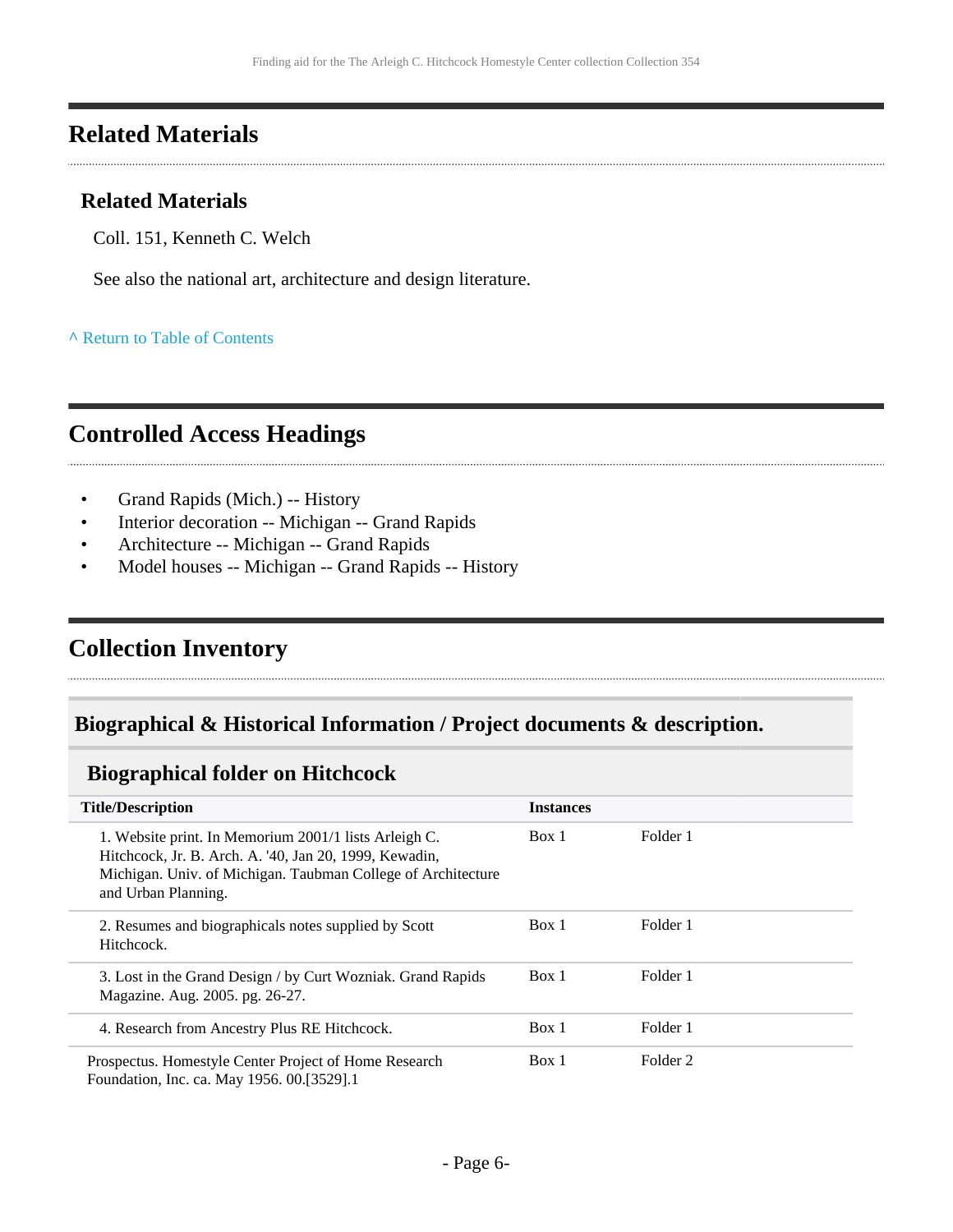#### **General**

Sept. 7, 2005 Scott Matheson Hitchcock Website data. 00.[4064].4

#### <span id="page-6-0"></span>**Homestyle Reporter [newsletter] / Home Research Foundation, Inc., The Pantlind, Grand Rapids. 00.[4064].6-10**

<span id="page-6-1"></span>

| <b>Title/Description</b>   | <b>Instances</b> |
|----------------------------|------------------|
| July 2, 1956               | Box 2            |
| No. 2, Aug. 6, 1956        | Box 2            |
| No. 3, Sept. 10, 1956      | Box 2            |
| No. 4, Oct. 8, 1956        | Box 2            |
| No. 5, Nov. 5, 1956        | Box 2            |
| No. 7, Mar. 27, 1957       | Box 2            |
| <b>Reference materials</b> |                  |
| <b>Title/Description</b>   | <b>Instances</b> |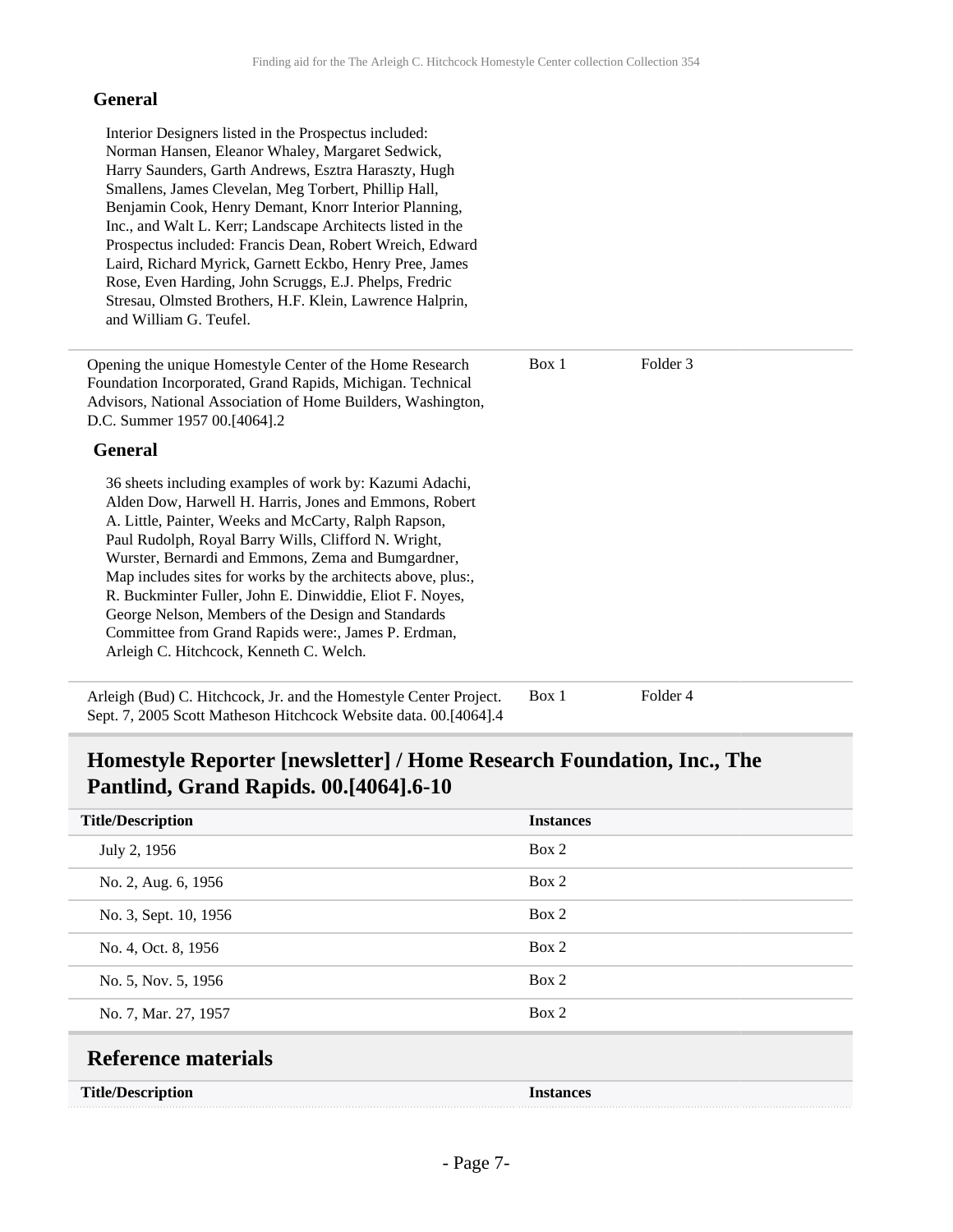| Design Today for Tomorrow's Better Living: Homestyle Center<br>to make State Key for U.S. / Will Hardy. Detroit Times Pictorial<br>Living, July 29, 1956. pg. 4-5 00.[4064].11                                               | Box 2 |          |
|------------------------------------------------------------------------------------------------------------------------------------------------------------------------------------------------------------------------------|-------|----------|
| Homestyle Center Foundation, Inc. pgs. 5-25. Source unknown.<br>[ca. 1955] Advertising from Grand Rapids and other Michigan<br>communities share that printed pages with with information on<br>the Foundation. 00.[4064].12 | Box 1 | Folder 5 |
| Home Style Center: National Building Project in Grand Rapids<br>Expected to Attract a Million Visitors Annually. Peninsular<br>Club Magazine. Oct. [1956] 00.[4064].13                                                       | Box 1 | Folder 6 |
| Homestyle Center: New forms, new plans, new details. House $\&$<br>Home, Nov. 1956, pg. 156. 00. [4064]. 14 Photocopy.                                                                                                       | Box 2 |          |
| Housing Project : the Homestyle Center. Arts & Architecture.<br>v. 73, no. 9, Sept. 1956, pg. 28. 00. [4064] 15 c. 1. Original<br>periodical issue                                                                           | Box 2 |          |
| Huge ground-breaking in Grand Rapids. Interiors, Sept. 1956.<br>Photocopy. 00.[4064].17                                                                                                                                      | Box 2 |          |

#### <span id="page-7-0"></span>**News and Views from the Homestyle Center. In Grand Rapids Visitor. (8 clippings/articles) 00.[4064].18-24**

| <b>Title/Description</b>                                                                                                 | <b>Instances</b> |                     |
|--------------------------------------------------------------------------------------------------------------------------|------------------|---------------------|
| Oct. 15-Oct. 31, [1956?]                                                                                                 | Box 1            | Folder <sub>7</sub> |
| Oct. 31-Nov. 15, 1956                                                                                                    | Box 1            | Folder <sub>7</sub> |
| Nov. 30-Dec. 15, 1956                                                                                                    | Box 1            | Folder <sub>7</sub> |
| Jan.15-Jan.31, 1957                                                                                                      | Box 1            | Folder <sub>7</sub> |
| Feb. 15-Feb. 28, [1957?]                                                                                                 | Box 1            | Folder <sub>7</sub> |
| Mar.31-Apr. 15, 1957                                                                                                     | Box 1            | Folder <sub>7</sub> |
| Apr 15-Apr 30, [1957?]                                                                                                   | Box 1            | Folder <sub>7</sub> |
| Outdoor Museum for Houses. Architectural Record. Sept. 1956<br>00.[4064].25                                              | Box 1            | Folder 8            |
| Permanent Home Research Center Launched. P/A News Survey.<br>Progressive Architecture, Sept. 1956. Reprint. 00.[4064].26 | Box 1            | Folder 9            |

### <span id="page-7-1"></span>**Something Wonderful is Happening in Grand Rapids ...Grand Rapids Visitor. (5 articles) Originals + packet of photocopies 00.[4064].27-31**

| <b>Title/Description</b> | <b>Instances</b> |           |
|--------------------------|------------------|-----------|
| January 30, 1956         | Box 1            | Folder 10 |
| June 1, 1956             | Box 1            | Folder 10 |
| Aug.16-21, 1956          | Box 1            | Folder 10 |

Sept. 15-30, 1956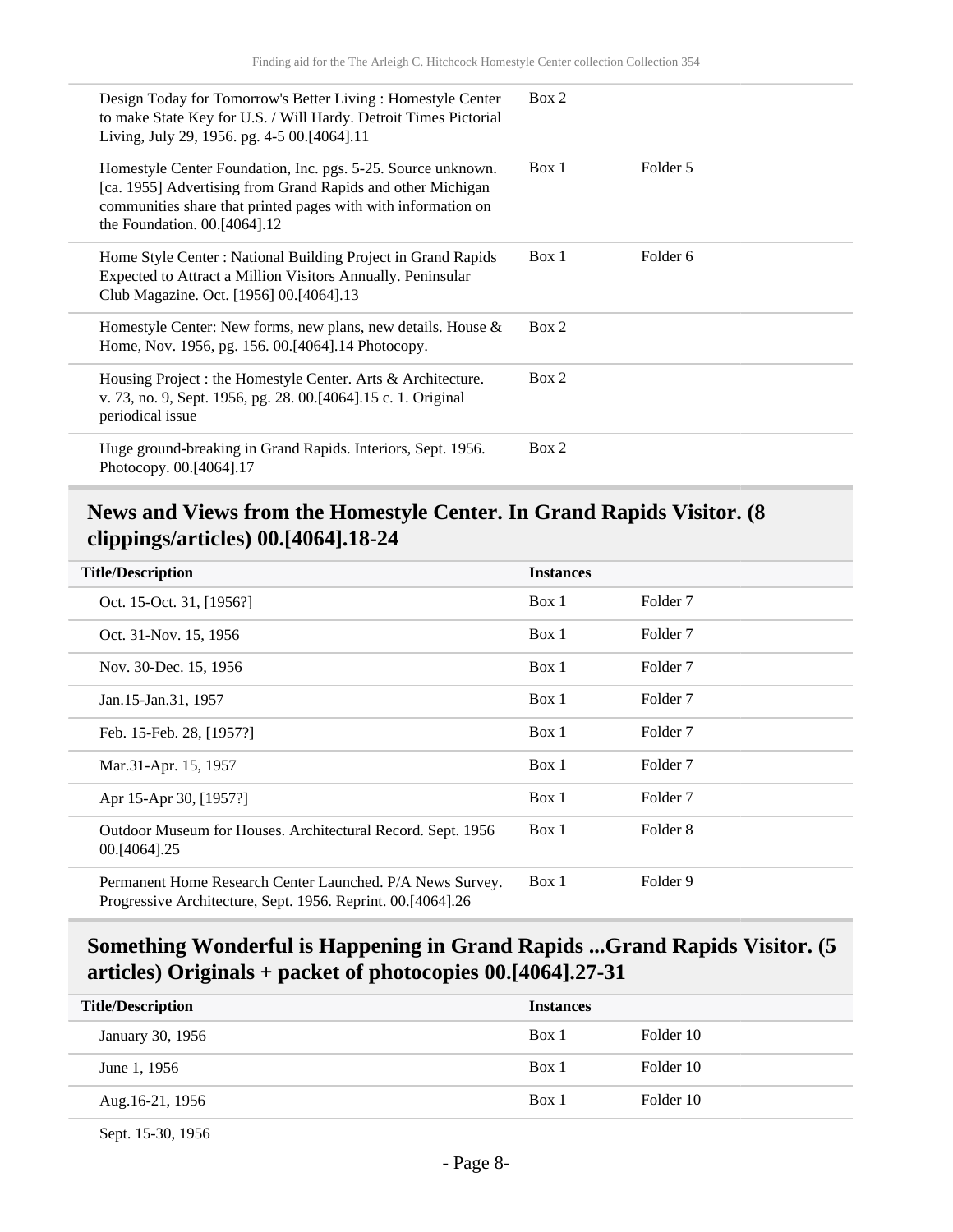|                                                                  | Box 1 | Folder 10 |  |
|------------------------------------------------------------------|-------|-----------|--|
| Sept. 30-oct. 15, 1956                                           | Box 1 | Folder 10 |  |
| Tomorrow's House. American Building, Nov. 1956. 00.<br>[4064].32 | Box 1 | Folder 11 |  |

# <span id="page-8-0"></span>**Newspaper clippings**

| <b>Title/Description</b>                                                                                                                                                                                        | <b>Instances</b> |           |
|-----------------------------------------------------------------------------------------------------------------------------------------------------------------------------------------------------------------|------------------|-----------|
| Letter. To Ruth Abrams from Dorothy Esler of the Home<br>Research Foundation, Inc. Nov., 8, 1956. Lists citations for<br>articles on the Homestyle Center in the Grand Rapids Herald<br>newspaper. 00.[4064].33 | Box 1            | Folder 12 |

#### <span id="page-8-1"></span>**Grand Rapids Herald clippings.**

| <b>Title/Description</b>                                                         | <i><u><b>Instances</b></u></i> |           |
|----------------------------------------------------------------------------------|--------------------------------|-----------|
| "Land Bill introduced for 'Furniture Village," Feb. 4, 1955. 00.<br>$[4064]$ .34 | Box 1                          | Folder 13 |

### <span id="page-8-2"></span>**Grand Rapids Press clippings.**

| <b>Title/Description</b>                                                             | <b>Instances</b> |           |
|--------------------------------------------------------------------------------------|------------------|-----------|
| "CC Studies Home Center." Apr. 16, 1957.                                             | Box 1            | Folder 14 |
| "Furniture Village 'Dream' Drows to Homestyle Center for<br>Million" Sept. 22, 1956. | Box 1            | Folder 14 |
| "Local Construction Pac" July 14, 1956, pg. 7.00.<br>[4064].35-37                    | Box 1            | Folder 14 |

# <span id="page-8-3"></span>**Unidentified clippings.**

| <b>Title/Description</b>                                                           | <i><u><b>Instances</b></u></i> |           |
|------------------------------------------------------------------------------------|--------------------------------|-----------|
| "Drop Homestle Plans: Center officials cite lack of fund<br>backing." 00.[4064].38 | Box 1                          | Folder 15 |

#### <span id="page-8-4"></span>**Internet Sources**

| <b>Title/Description</b>                                                                                                                                                                                                                         | <b>Instances</b> |           |
|--------------------------------------------------------------------------------------------------------------------------------------------------------------------------------------------------------------------------------------------------|------------------|-----------|
| Eichler, Jones & Drummond: when National TV Put Eichler<br>Homes at Center Stage with the Ambitious "house that 'Home"<br>Built" Program. Http://www.eichlernetwork.com/ENStory.html<br>http://www.eichlernetwork.com/ENStry25.html 00.[4064].39 | Box 1            | Folder 16 |

### <span id="page-8-5"></span>**Homestyle Center Images.**

| <b>Title/Description</b>                                                            | <b>Instances</b> |           |
|-------------------------------------------------------------------------------------|------------------|-----------|
| Images from the "Homestyle Center" website created by Scott<br>Hitchcock, Nov. 2005 | Box 1            | Folder 17 |